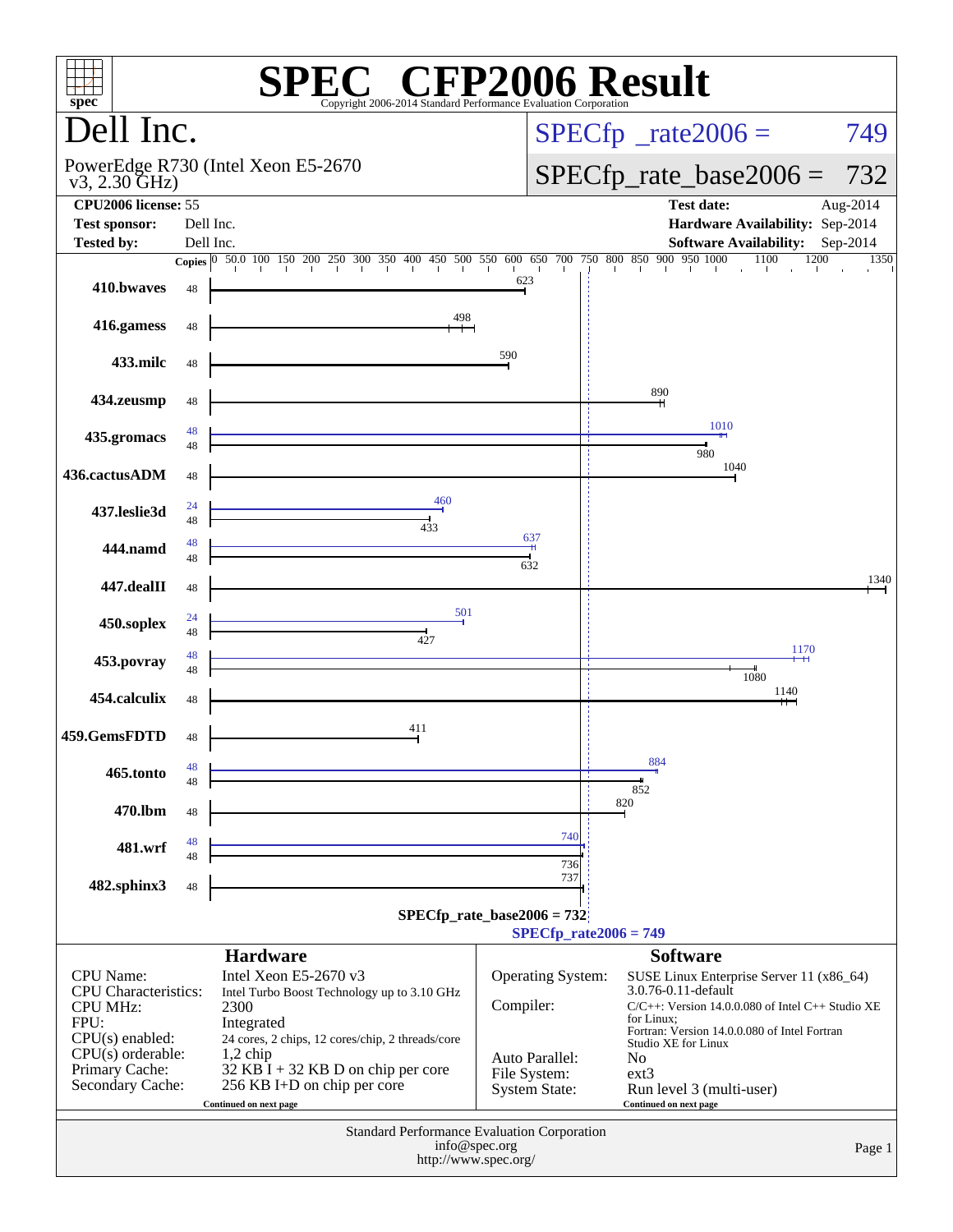

## Dell Inc.

 v3, 2.30 GHz) PowerEdge R730 (Intel Xeon E5-2670

#### $SPECTp_rate2006 = 749$

#### [SPECfp\\_rate\\_base2006 =](http://www.spec.org/auto/cpu2006/Docs/result-fields.html#SPECfpratebase2006) 732

| <b>CPU2006 license: 55</b>                                                 |                                                                                                                          |                                                            | <b>Test date:</b><br>Aug- $2014$            |
|----------------------------------------------------------------------------|--------------------------------------------------------------------------------------------------------------------------|------------------------------------------------------------|---------------------------------------------|
| <b>Test sponsor:</b>                                                       | Dell Inc.                                                                                                                |                                                            | Hardware Availability: Sep-2014             |
| <b>Tested by:</b>                                                          | Dell Inc.                                                                                                                |                                                            | <b>Software Availability:</b><br>$Sep-2014$ |
| L3 Cache:<br>Other Cache:<br>Memory:<br>Disk Subsystem:<br>Other Hardware: | $30 \text{ MB}$ I+D on chip per chip<br>None<br>256 GB (16 x 16 GB 2Rx4 PC4-2133P-R)<br>1 x 300 GB 15000 RPM SAS<br>None | <b>Base Pointers:</b><br>Peak Pointers:<br>Other Software: | $32/64$ -bit<br>$32/64$ -bit<br>None        |

| <b>Results Table</b> |               |                |             |                                                                                                          |             |                |             |               |                |              |                |              |                |              |
|----------------------|---------------|----------------|-------------|----------------------------------------------------------------------------------------------------------|-------------|----------------|-------------|---------------|----------------|--------------|----------------|--------------|----------------|--------------|
|                      |               |                |             | <b>Base</b>                                                                                              |             |                |             |               |                |              | <b>Peak</b>    |              |                |              |
| <b>Benchmark</b>     | <b>Copies</b> | <b>Seconds</b> | Ratio       | <b>Seconds</b>                                                                                           | Ratio       | <b>Seconds</b> | Ratio       | <b>Copies</b> | <b>Seconds</b> | <b>Ratio</b> | <b>Seconds</b> | <b>Ratio</b> | <b>Seconds</b> | <b>Ratio</b> |
| 410.bwayes           | 48            | 1046           | 624         | 1047                                                                                                     | 623         | 1049           | 622         | 48            | 1046           | 624          | 1047           | 623          | 1049           | 622          |
| 416.gamess           | 48            | 1799           | 522         | 1992                                                                                                     | 472         | 1887           | 498         | 48            | 1799           | 522          | 1992           | 472          | 1887           | 498          |
| $433$ .milc          | 48            | 747            | 590         | 747                                                                                                      | 590I        | 747            | 590         | 48            | 747            | 590          | 747            | 590          | 747            | 590          |
| $434$ . zeusmp       | 48            | 491            | 889         | 487                                                                                                      | 898         | 491            | <b>890</b>  | 48            | 491            | 889          | 487            | 898          | 491            | 890          |
| 435.gromacs          | 48            | 349            | 982         | 350                                                                                                      | 978         | 350            | <b>980</b>  | 48            | 336            | 1020         | 340            | 1010         | 339            | 1010         |
| 436.cactusADM        | 48            | 553            | <b>1040</b> | 553                                                                                                      | 1040        | 552            | 1040        | 48            | 553            | 1040         | 553            | 1040         | 552            | 1040         |
| 437.leslie3d         | 48            | 1040           | 434         | 1041                                                                                                     | 433         | 1042           | 433         | 24            | 490            | 460          | 492            | 458          | 491            | 460          |
| 444.namd             | 48            | 609            | 632         | 608                                                                                                      | 633         | 611            | <b>630</b>  | 48            | 605            | 637          | 599            | 642          | 605            | 636          |
| 447.dealII           | 48            | 422            | 1300        | 411                                                                                                      | 1340        | 411            | <b>1340</b> | 48            | 422            | 1300         | 411            | 1340         | 411            | 1340         |
| $450$ .soplex        | 48            | 936            | 428         | 937                                                                                                      | 427         | 940            | 426         | 24            | 399            | 502          | 399            | 501          | 401            | 499          |
| 453.povray           | 48            | 236            | 1080        | 248                                                                                                      | 1030        | 237            | 1080        | 48            | 221            | 1150         | 216            | 1180         | 218            | 1170         |
| 454.calculix         | 48            | 350            | 1130        | 348                                                                                                      | <b>1140</b> | 342            | 1160        | 48            | 350            | 1130         | 348            | 1140         | 342            | 1160         |
| 459.GemsFDTD         | 48            | 1239           | 411         | 1239                                                                                                     | 411         | 1240           | 411         | 48            | 1239           | 411          | 1239           | 411          | 1240           | 411          |
| $465$ .tonto         | 48            | 554            | 852         | 552                                                                                                      | 855         | 555            | 851         | 48            | 534            | 885          | 534            | 884          | 536            | 882          |
| 470.1bm              | 48            | 804            | 820         | 804                                                                                                      | 820l        | 805            | 820         | 48            | 804            | 820          | 804            | 820          | 805            | 820          |
| 481.wrf              | 48            | 728            | 737         | 730                                                                                                      | 734         | 728            | <b>736</b>  | 48            | 726            | 738          | 724            | 740          | 724            | 740          |
| $482$ .sphinx $3$    | 48            | 1269           | 737         | 1270                                                                                                     | 737         | 1268           | 738         | 48            | 1269           | 737          | 1270           | 737          | 1268           | 738          |
|                      |               |                |             | Results appear in the order in which they were run. Bold underlined text indicates a median measurement. |             |                |             |               |                |              |                |              |                |              |

#### **[Submit Notes](http://www.spec.org/auto/cpu2006/Docs/result-fields.html#SubmitNotes)**

 The numactl mechanism was used to bind copies to processors. The config file option 'submit' was used to generate numactl commands to bind each copy to a specific processor. For details, please see the config file.

#### **[Operating System Notes](http://www.spec.org/auto/cpu2006/Docs/result-fields.html#OperatingSystemNotes)**

Stack size set to unlimited using "ulimit -s unlimited"

#### **[Platform Notes](http://www.spec.org/auto/cpu2006/Docs/result-fields.html#PlatformNotes)**

 BIOS settings: Snoop Mode set to Cluster on Die Virtualization Technology disabled

Continued on next page

Standard Performance Evaluation Corporation [info@spec.org](mailto:info@spec.org) <http://www.spec.org/>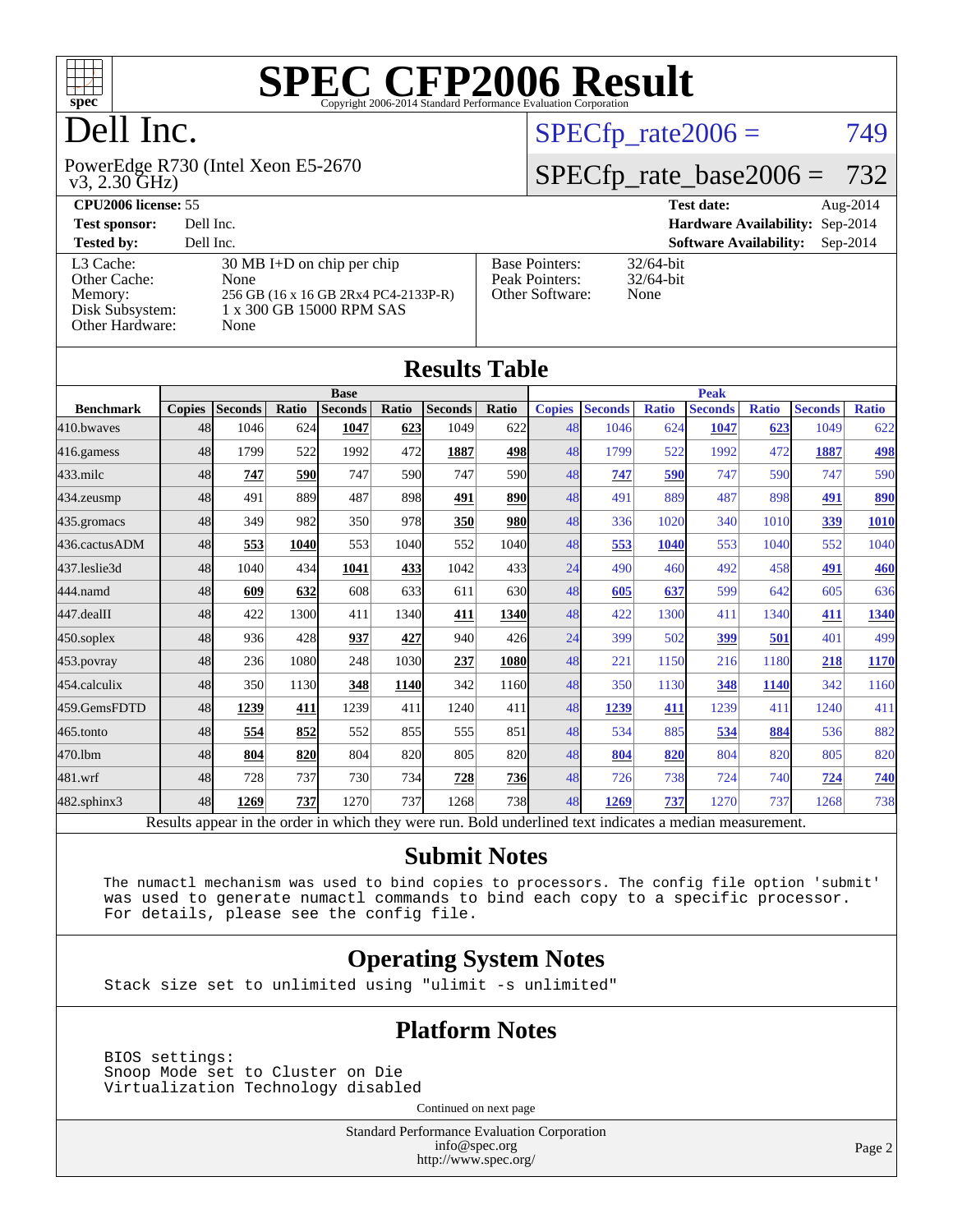

### Dell Inc.

 v3, 2.30 GHz) PowerEdge R730 (Intel Xeon E5-2670  $SPECTp_rate2006 = 749$ 

[SPECfp\\_rate\\_base2006 =](http://www.spec.org/auto/cpu2006/Docs/result-fields.html#SPECfpratebase2006) 732

**[CPU2006 license:](http://www.spec.org/auto/cpu2006/Docs/result-fields.html#CPU2006license)** 55 **[Test date:](http://www.spec.org/auto/cpu2006/Docs/result-fields.html#Testdate)** Aug-2014 **[Test sponsor:](http://www.spec.org/auto/cpu2006/Docs/result-fields.html#Testsponsor)** Dell Inc. **[Hardware Availability:](http://www.spec.org/auto/cpu2006/Docs/result-fields.html#HardwareAvailability)** Sep-2014 **[Tested by:](http://www.spec.org/auto/cpu2006/Docs/result-fields.html#Testedby)** Dell Inc. **[Software Availability:](http://www.spec.org/auto/cpu2006/Docs/result-fields.html#SoftwareAvailability)** Sep-2014

#### **[Platform Notes \(Continued\)](http://www.spec.org/auto/cpu2006/Docs/result-fields.html#PlatformNotes)**

Standard Performance Evaluation Corporation Execute Disable disabled System Profile set to Performance Sysinfo program /root/cpu2006-1.2/config/sysinfo.rev6818 \$Rev: 6818 \$ \$Date:: 2012-07-17 #\$ e86d102572650a6e4d596a3cee98f191 running on linux-fm7q Sat Aug 30 01:05:32 2014 This section contains SUT (System Under Test) info as seen by some common utilities. To remove or add to this section, see: <http://www.spec.org/cpu2006/Docs/config.html#sysinfo> From /proc/cpuinfo model name : Intel(R) Xeon(R) CPU E5-2670 v3 @ 2.30GHz 2 "physical id"s (chips) 48 "processors" cores, siblings (Caution: counting these is hw and system dependent. The following excerpts from /proc/cpuinfo might not be reliable. Use with caution.) cpu cores : 12 siblings : 24 physical 0: cores 0 1 2 3 4 5 8 9 10 11 12 13 physical 1: cores 0 1 2 3 4 5 8 9 10 11 12 13 cache size : 15360 KB From /proc/meminfo MemTotal: 264440548 kB HugePages\_Total: 0 Hugepagesize: 2048 kB /usr/bin/lsb\_release -d SUSE Linux Enterprise Server 11 (x86\_64) From /etc/\*release\* /etc/\*version\* SuSE-release: SUSE Linux Enterprise Server 11 (x86\_64) VERSION = 11 PATCHLEVEL = 3 uname -a: Linux linux-fm7q 3.0.76-0.11-default #1 SMP Fri Jun 14 08:21:43 UTC 2013 (ccab990) x86\_64 x86\_64 x86\_64 GNU/Linux run-level 3 Aug 29 13:03 last=S SPEC is set to: /root/cpu2006-1.2 Filesystem Type Size Used Avail Use% Mounted on /dev/sda2 ext3 228G 11G 216G 5% / Additional information from dmidecode: BIOS Dell Inc. 1.0.4 08/28/2014 Memory: 4x 00AD00B300AD HMA42GR7MFR4N-TFTD 16 GB 2133 MHz 6x 00AD063200AD HMA42GR7MFR4N-TFT1 16 GB 2133 MHz Continued on next page

[info@spec.org](mailto:info@spec.org) <http://www.spec.org/>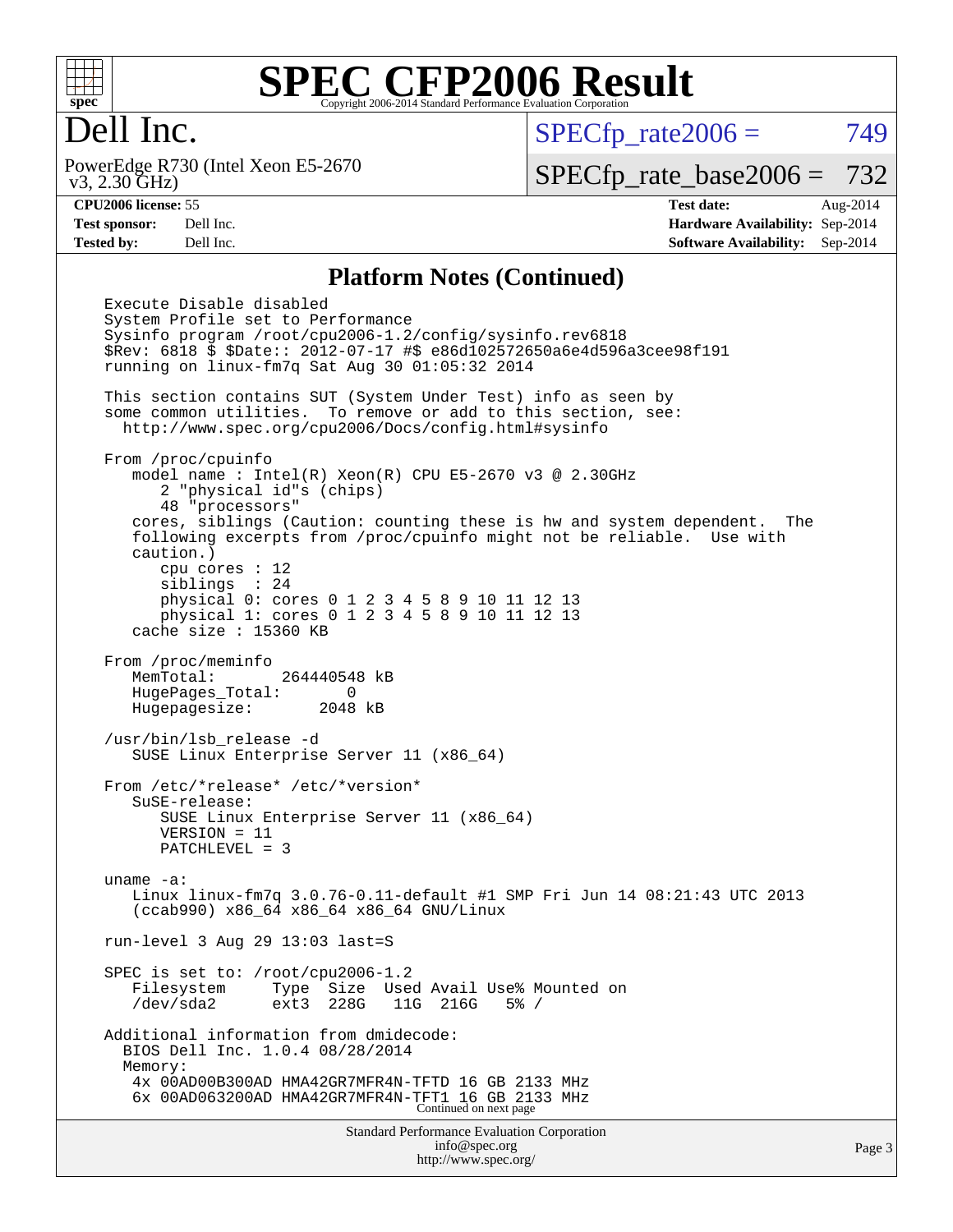

### Dell Inc.

 $SPECTp\_rate2006 = 749$ 

 v3, 2.30 GHz) PowerEdge R730 (Intel Xeon E5-2670

[SPECfp\\_rate\\_base2006 =](http://www.spec.org/auto/cpu2006/Docs/result-fields.html#SPECfpratebase2006) 732

**[CPU2006 license:](http://www.spec.org/auto/cpu2006/Docs/result-fields.html#CPU2006license)** 55 **[Test date:](http://www.spec.org/auto/cpu2006/Docs/result-fields.html#Testdate)** Aug-2014 **[Test sponsor:](http://www.spec.org/auto/cpu2006/Docs/result-fields.html#Testsponsor)** Dell Inc. **[Hardware Availability:](http://www.spec.org/auto/cpu2006/Docs/result-fields.html#HardwareAvailability)** Sep-2014 **[Tested by:](http://www.spec.org/auto/cpu2006/Docs/result-fields.html#Testedby)** Dell Inc. **[Software Availability:](http://www.spec.org/auto/cpu2006/Docs/result-fields.html#SoftwareAvailability)** Sep-2014

#### **[Platform Notes \(Continued\)](http://www.spec.org/auto/cpu2006/Docs/result-fields.html#PlatformNotes)**

 6x 00CE00B300CE M393A2G40DB0-CPB 16 GB 2133 MHz 8x Not Specified Not Specified

(End of data from sysinfo program)

#### **[General Notes](http://www.spec.org/auto/cpu2006/Docs/result-fields.html#GeneralNotes)**

Environment variables set by runspec before the start of the run: LD\_LIBRARY\_PATH = "/root/cpu2006-1.2/libs/32:/root/cpu2006-1.2/libs/64:/root/cpu2006-1.2/sh"

 Binaries compiled on a system with 1x Core i7-860 CPU + 8GB memory using RedHat EL 6.4 Transparent Huge Pages enabled with: echo always > /sys/kernel/mm/transparent\_hugepage/enabled Filesystem page cache cleared with: echo 1> /proc/sys/vm/drop\_caches runspec command invoked through numactl i.e.: numactl --interleave=all runspec <etc>

#### **[Base Compiler Invocation](http://www.spec.org/auto/cpu2006/Docs/result-fields.html#BaseCompilerInvocation)**

[C benchmarks](http://www.spec.org/auto/cpu2006/Docs/result-fields.html#Cbenchmarks):  $\frac{1}{2}$   $\mathrm{c}$   $\mathrm{c}$   $\frac{1}{2}$   $\mathrm{m}$   $\mathrm{6}$   $\mathrm{4}$ 

[C++ benchmarks:](http://www.spec.org/auto/cpu2006/Docs/result-fields.html#CXXbenchmarks) [icpc -m64](http://www.spec.org/cpu2006/results/res2014q3/cpu2006-20140909-31335.flags.html#user_CXXbase_intel_icpc_64bit_bedb90c1146cab66620883ef4f41a67e)

[Fortran benchmarks](http://www.spec.org/auto/cpu2006/Docs/result-fields.html#Fortranbenchmarks): [ifort -m64](http://www.spec.org/cpu2006/results/res2014q3/cpu2006-20140909-31335.flags.html#user_FCbase_intel_ifort_64bit_ee9d0fb25645d0210d97eb0527dcc06e)

[Benchmarks using both Fortran and C](http://www.spec.org/auto/cpu2006/Docs/result-fields.html#BenchmarksusingbothFortranandC): [icc -m64](http://www.spec.org/cpu2006/results/res2014q3/cpu2006-20140909-31335.flags.html#user_CC_FCbase_intel_icc_64bit_0b7121f5ab7cfabee23d88897260401c) [ifort -m64](http://www.spec.org/cpu2006/results/res2014q3/cpu2006-20140909-31335.flags.html#user_CC_FCbase_intel_ifort_64bit_ee9d0fb25645d0210d97eb0527dcc06e)

#### **[Base Portability Flags](http://www.spec.org/auto/cpu2006/Docs/result-fields.html#BasePortabilityFlags)**

| 410.bwaves: - DSPEC CPU LP64                 |  |
|----------------------------------------------|--|
| 416.gamess: -DSPEC_CPU_LP64                  |  |
| 433.milc: -DSPEC CPU LP64                    |  |
| 434.zeusmp: -DSPEC_CPU_LP64                  |  |
| 435.gromacs: -DSPEC_CPU_LP64 -nofor_main     |  |
| 436.cactusADM: - DSPEC CPU LP64 - nofor main |  |
| 437.leslie3d: -DSPEC_CPU_LP64                |  |
| 444.namd: - DSPEC CPU LP64                   |  |
| 447.dealII: -DSPEC CPU LP64                  |  |
| 450.soplex: -DSPEC_CPU_LP64                  |  |
| 453.povray: -DSPEC CPU LP64                  |  |

Continued on next page

Standard Performance Evaluation Corporation [info@spec.org](mailto:info@spec.org) <http://www.spec.org/>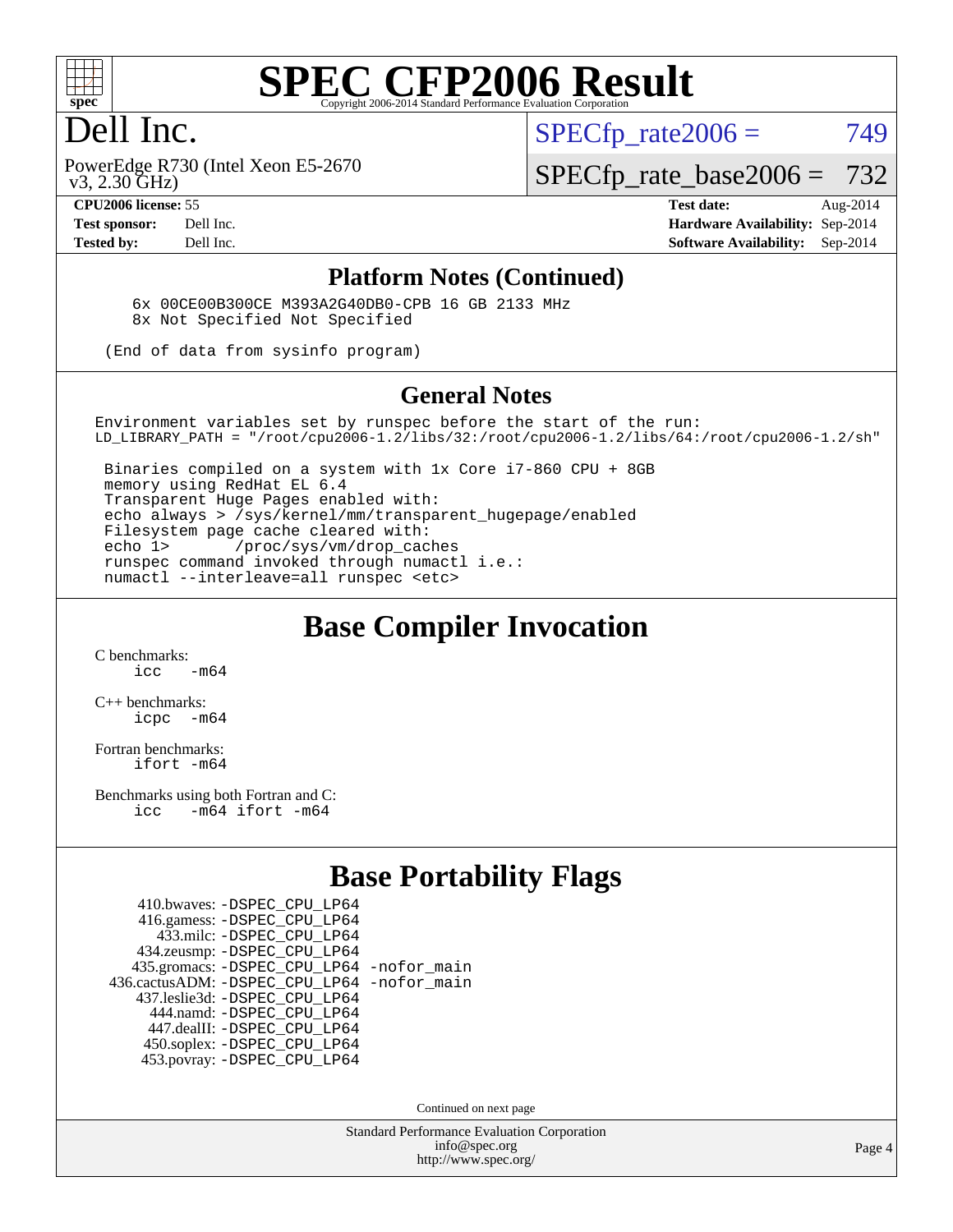

### Dell Inc.

 v3, 2.30 GHz) PowerEdge R730 (Intel Xeon E5-2670  $SPECTp\_rate2006 = 749$ 

[SPECfp\\_rate\\_base2006 =](http://www.spec.org/auto/cpu2006/Docs/result-fields.html#SPECfpratebase2006) 732

**[CPU2006 license:](http://www.spec.org/auto/cpu2006/Docs/result-fields.html#CPU2006license)** 55 **[Test date:](http://www.spec.org/auto/cpu2006/Docs/result-fields.html#Testdate)** Aug-2014 **[Test sponsor:](http://www.spec.org/auto/cpu2006/Docs/result-fields.html#Testsponsor)** Dell Inc. **[Hardware Availability:](http://www.spec.org/auto/cpu2006/Docs/result-fields.html#HardwareAvailability)** Sep-2014 **[Tested by:](http://www.spec.org/auto/cpu2006/Docs/result-fields.html#Testedby)** Dell Inc. **[Software Availability:](http://www.spec.org/auto/cpu2006/Docs/result-fields.html#SoftwareAvailability)** Sep-2014

### **[Base Portability Flags \(Continued\)](http://www.spec.org/auto/cpu2006/Docs/result-fields.html#BasePortabilityFlags)**

 454.calculix: [-DSPEC\\_CPU\\_LP64](http://www.spec.org/cpu2006/results/res2014q3/cpu2006-20140909-31335.flags.html#suite_basePORTABILITY454_calculix_DSPEC_CPU_LP64) [-nofor\\_main](http://www.spec.org/cpu2006/results/res2014q3/cpu2006-20140909-31335.flags.html#user_baseLDPORTABILITY454_calculix_f-nofor_main) 459.GemsFDTD: [-DSPEC\\_CPU\\_LP64](http://www.spec.org/cpu2006/results/res2014q3/cpu2006-20140909-31335.flags.html#suite_basePORTABILITY459_GemsFDTD_DSPEC_CPU_LP64) 465.tonto: [-DSPEC\\_CPU\\_LP64](http://www.spec.org/cpu2006/results/res2014q3/cpu2006-20140909-31335.flags.html#suite_basePORTABILITY465_tonto_DSPEC_CPU_LP64) 470.lbm: [-DSPEC\\_CPU\\_LP64](http://www.spec.org/cpu2006/results/res2014q3/cpu2006-20140909-31335.flags.html#suite_basePORTABILITY470_lbm_DSPEC_CPU_LP64) 481.wrf: [-DSPEC\\_CPU\\_LP64](http://www.spec.org/cpu2006/results/res2014q3/cpu2006-20140909-31335.flags.html#suite_basePORTABILITY481_wrf_DSPEC_CPU_LP64) [-DSPEC\\_CPU\\_CASE\\_FLAG](http://www.spec.org/cpu2006/results/res2014q3/cpu2006-20140909-31335.flags.html#b481.wrf_baseCPORTABILITY_DSPEC_CPU_CASE_FLAG) [-DSPEC\\_CPU\\_LINUX](http://www.spec.org/cpu2006/results/res2014q3/cpu2006-20140909-31335.flags.html#b481.wrf_baseCPORTABILITY_DSPEC_CPU_LINUX) 482.sphinx3: [-DSPEC\\_CPU\\_LP64](http://www.spec.org/cpu2006/results/res2014q3/cpu2006-20140909-31335.flags.html#suite_basePORTABILITY482_sphinx3_DSPEC_CPU_LP64)

## **[Base Optimization Flags](http://www.spec.org/auto/cpu2006/Docs/result-fields.html#BaseOptimizationFlags)**

[C benchmarks](http://www.spec.org/auto/cpu2006/Docs/result-fields.html#Cbenchmarks):

[-xCORE-AVX2](http://www.spec.org/cpu2006/results/res2014q3/cpu2006-20140909-31335.flags.html#user_CCbase_f-xAVX2_5f5fc0cbe2c9f62c816d3e45806c70d7) [-ipo](http://www.spec.org/cpu2006/results/res2014q3/cpu2006-20140909-31335.flags.html#user_CCbase_f-ipo) [-O3](http://www.spec.org/cpu2006/results/res2014q3/cpu2006-20140909-31335.flags.html#user_CCbase_f-O3) [-no-prec-div](http://www.spec.org/cpu2006/results/res2014q3/cpu2006-20140909-31335.flags.html#user_CCbase_f-no-prec-div) [-opt-prefetch](http://www.spec.org/cpu2006/results/res2014q3/cpu2006-20140909-31335.flags.html#user_CCbase_f-opt-prefetch) [-auto-p32](http://www.spec.org/cpu2006/results/res2014q3/cpu2006-20140909-31335.flags.html#user_CCbase_f-auto-p32) [-ansi-alias](http://www.spec.org/cpu2006/results/res2014q3/cpu2006-20140909-31335.flags.html#user_CCbase_f-ansi-alias) [-opt-mem-layout-trans=3](http://www.spec.org/cpu2006/results/res2014q3/cpu2006-20140909-31335.flags.html#user_CCbase_f-opt-mem-layout-trans_a7b82ad4bd7abf52556d4961a2ae94d5)

[C++ benchmarks:](http://www.spec.org/auto/cpu2006/Docs/result-fields.html#CXXbenchmarks)

[-xCORE-AVX2](http://www.spec.org/cpu2006/results/res2014q3/cpu2006-20140909-31335.flags.html#user_CXXbase_f-xAVX2_5f5fc0cbe2c9f62c816d3e45806c70d7) [-ipo](http://www.spec.org/cpu2006/results/res2014q3/cpu2006-20140909-31335.flags.html#user_CXXbase_f-ipo) [-O3](http://www.spec.org/cpu2006/results/res2014q3/cpu2006-20140909-31335.flags.html#user_CXXbase_f-O3) [-no-prec-div](http://www.spec.org/cpu2006/results/res2014q3/cpu2006-20140909-31335.flags.html#user_CXXbase_f-no-prec-div) [-opt-prefetch](http://www.spec.org/cpu2006/results/res2014q3/cpu2006-20140909-31335.flags.html#user_CXXbase_f-opt-prefetch) [-auto-p32](http://www.spec.org/cpu2006/results/res2014q3/cpu2006-20140909-31335.flags.html#user_CXXbase_f-auto-p32) [-ansi-alias](http://www.spec.org/cpu2006/results/res2014q3/cpu2006-20140909-31335.flags.html#user_CXXbase_f-ansi-alias) [-opt-mem-layout-trans=3](http://www.spec.org/cpu2006/results/res2014q3/cpu2006-20140909-31335.flags.html#user_CXXbase_f-opt-mem-layout-trans_a7b82ad4bd7abf52556d4961a2ae94d5)

[Fortran benchmarks](http://www.spec.org/auto/cpu2006/Docs/result-fields.html#Fortranbenchmarks):

[-xCORE-AVX2](http://www.spec.org/cpu2006/results/res2014q3/cpu2006-20140909-31335.flags.html#user_FCbase_f-xAVX2_5f5fc0cbe2c9f62c816d3e45806c70d7) [-ipo](http://www.spec.org/cpu2006/results/res2014q3/cpu2006-20140909-31335.flags.html#user_FCbase_f-ipo) [-O3](http://www.spec.org/cpu2006/results/res2014q3/cpu2006-20140909-31335.flags.html#user_FCbase_f-O3) [-no-prec-div](http://www.spec.org/cpu2006/results/res2014q3/cpu2006-20140909-31335.flags.html#user_FCbase_f-no-prec-div) [-opt-prefetch](http://www.spec.org/cpu2006/results/res2014q3/cpu2006-20140909-31335.flags.html#user_FCbase_f-opt-prefetch)

[Benchmarks using both Fortran and C](http://www.spec.org/auto/cpu2006/Docs/result-fields.html#BenchmarksusingbothFortranandC): [-xCORE-AVX2](http://www.spec.org/cpu2006/results/res2014q3/cpu2006-20140909-31335.flags.html#user_CC_FCbase_f-xAVX2_5f5fc0cbe2c9f62c816d3e45806c70d7) [-ipo](http://www.spec.org/cpu2006/results/res2014q3/cpu2006-20140909-31335.flags.html#user_CC_FCbase_f-ipo) [-O3](http://www.spec.org/cpu2006/results/res2014q3/cpu2006-20140909-31335.flags.html#user_CC_FCbase_f-O3) [-no-prec-div](http://www.spec.org/cpu2006/results/res2014q3/cpu2006-20140909-31335.flags.html#user_CC_FCbase_f-no-prec-div) [-opt-prefetch](http://www.spec.org/cpu2006/results/res2014q3/cpu2006-20140909-31335.flags.html#user_CC_FCbase_f-opt-prefetch) [-auto-p32](http://www.spec.org/cpu2006/results/res2014q3/cpu2006-20140909-31335.flags.html#user_CC_FCbase_f-auto-p32) [-ansi-alias](http://www.spec.org/cpu2006/results/res2014q3/cpu2006-20140909-31335.flags.html#user_CC_FCbase_f-ansi-alias) [-opt-mem-layout-trans=3](http://www.spec.org/cpu2006/results/res2014q3/cpu2006-20140909-31335.flags.html#user_CC_FCbase_f-opt-mem-layout-trans_a7b82ad4bd7abf52556d4961a2ae94d5)

### **[Peak Compiler Invocation](http://www.spec.org/auto/cpu2006/Docs/result-fields.html#PeakCompilerInvocation)**

[C benchmarks](http://www.spec.org/auto/cpu2006/Docs/result-fields.html#Cbenchmarks):  $-m64$ 

[C++ benchmarks \(except as noted below\):](http://www.spec.org/auto/cpu2006/Docs/result-fields.html#CXXbenchmarksexceptasnotedbelow) [icpc -m64](http://www.spec.org/cpu2006/results/res2014q3/cpu2006-20140909-31335.flags.html#user_CXXpeak_intel_icpc_64bit_bedb90c1146cab66620883ef4f41a67e)

450.soplex: [icpc -m32](http://www.spec.org/cpu2006/results/res2014q3/cpu2006-20140909-31335.flags.html#user_peakCXXLD450_soplex_intel_icpc_4e5a5ef1a53fd332b3c49e69c3330699)

[Fortran benchmarks](http://www.spec.org/auto/cpu2006/Docs/result-fields.html#Fortranbenchmarks): [ifort -m64](http://www.spec.org/cpu2006/results/res2014q3/cpu2006-20140909-31335.flags.html#user_FCpeak_intel_ifort_64bit_ee9d0fb25645d0210d97eb0527dcc06e)

[Benchmarks using both Fortran and C](http://www.spec.org/auto/cpu2006/Docs/result-fields.html#BenchmarksusingbothFortranandC): [icc -m64](http://www.spec.org/cpu2006/results/res2014q3/cpu2006-20140909-31335.flags.html#user_CC_FCpeak_intel_icc_64bit_0b7121f5ab7cfabee23d88897260401c) [ifort -m64](http://www.spec.org/cpu2006/results/res2014q3/cpu2006-20140909-31335.flags.html#user_CC_FCpeak_intel_ifort_64bit_ee9d0fb25645d0210d97eb0527dcc06e)

### **[Peak Portability Flags](http://www.spec.org/auto/cpu2006/Docs/result-fields.html#PeakPortabilityFlags)**

410.bwaves: [-DSPEC\\_CPU\\_LP64](http://www.spec.org/cpu2006/results/res2014q3/cpu2006-20140909-31335.flags.html#suite_peakPORTABILITY410_bwaves_DSPEC_CPU_LP64)

Continued on next page

Standard Performance Evaluation Corporation [info@spec.org](mailto:info@spec.org) <http://www.spec.org/>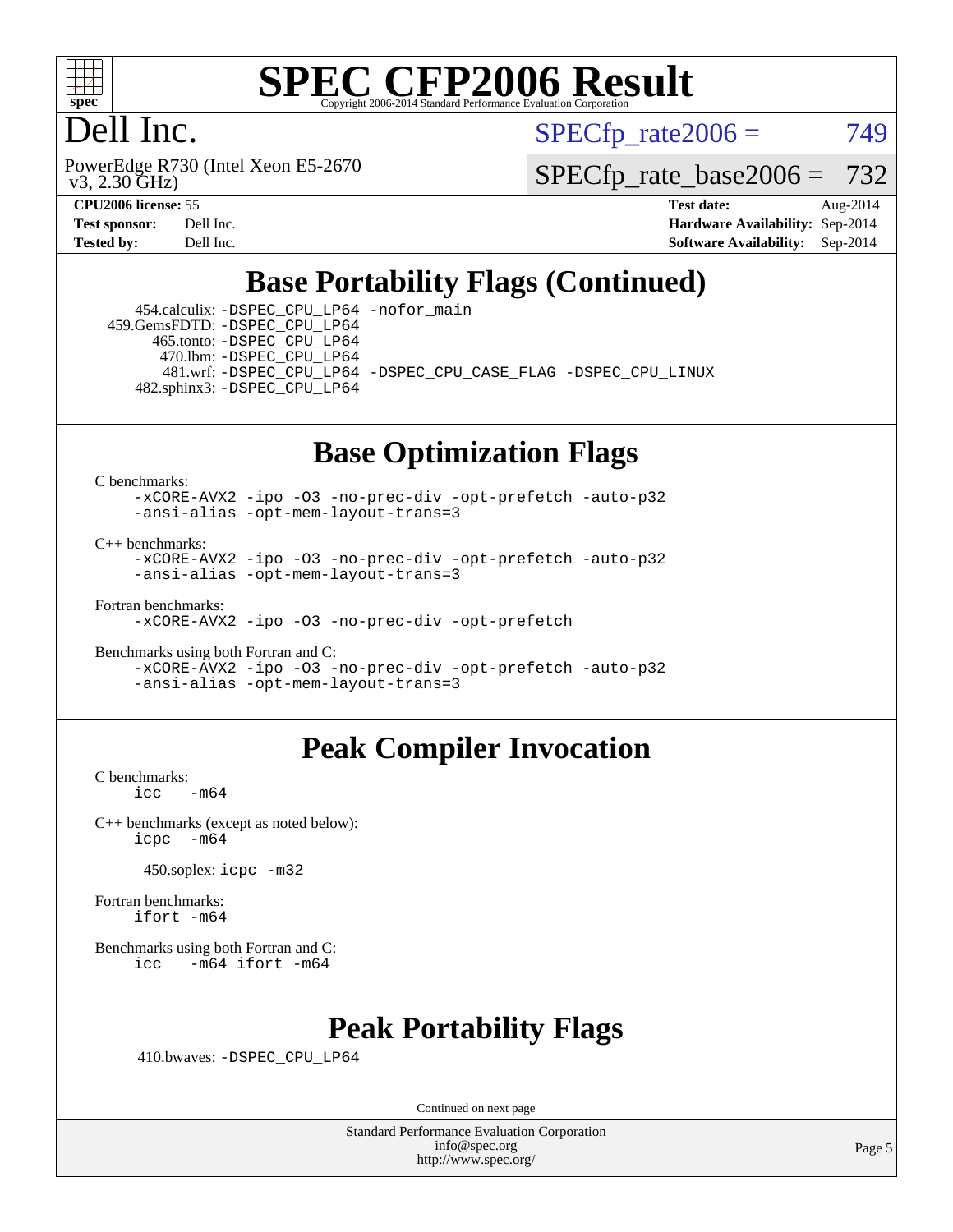

## Dell Inc.

 v3, 2.30 GHz) PowerEdge R730 (Intel Xeon E5-2670  $SPECTp\_rate2006 = 749$ 

[SPECfp\\_rate\\_base2006 =](http://www.spec.org/auto/cpu2006/Docs/result-fields.html#SPECfpratebase2006) 732

| <b>Test sponsor:</b> | Dell Inc. |
|----------------------|-----------|
| <b>Tested by:</b>    | Dell Inc. |

**[CPU2006 license:](http://www.spec.org/auto/cpu2006/Docs/result-fields.html#CPU2006license)** 55 **[Test date:](http://www.spec.org/auto/cpu2006/Docs/result-fields.html#Testdate)** Aug-2014 **[Hardware Availability:](http://www.spec.org/auto/cpu2006/Docs/result-fields.html#HardwareAvailability)** Sep-2014 **[Software Availability:](http://www.spec.org/auto/cpu2006/Docs/result-fields.html#SoftwareAvailability)** Sep-2014

## **[Peak Portability Flags \(Continued\)](http://www.spec.org/auto/cpu2006/Docs/result-fields.html#PeakPortabilityFlags)**

| 416.gamess: -DSPEC_CPU_LP64                 |                                                                |
|---------------------------------------------|----------------------------------------------------------------|
| 433.milc: -DSPEC CPU LP64                   |                                                                |
| 434.zeusmp: -DSPEC_CPU_LP64                 |                                                                |
| 435.gromacs: -DSPEC_CPU_LP64 -nofor_main    |                                                                |
| 436.cactusADM: -DSPEC CPU LP64 -nofor main  |                                                                |
| 437.leslie3d: -DSPEC_CPU_LP64               |                                                                |
| 444.namd: - DSPEC CPU LP64                  |                                                                |
| 447.dealII: -DSPEC CPU LP64                 |                                                                |
| 453.povray: -DSPEC_CPU_LP64                 |                                                                |
| 454.calculix: - DSPEC CPU LP64 - nofor main |                                                                |
| 459.GemsFDTD: -DSPEC CPU LP64               |                                                                |
| 465.tonto: -DSPEC CPU LP64                  |                                                                |
| 470.1bm: - DSPEC CPU LP64                   |                                                                |
|                                             | 481.wrf: -DSPEC_CPU_LP64 -DSPEC_CPU_CASE_FLAG -DSPEC_CPU_LINUX |
| 482.sphinx3: -DSPEC CPU LP64                |                                                                |

**[Peak Optimization Flags](http://www.spec.org/auto/cpu2006/Docs/result-fields.html#PeakOptimizationFlags)**

[C benchmarks](http://www.spec.org/auto/cpu2006/Docs/result-fields.html#Cbenchmarks):

433.milc: basepeak = yes

 $470$ .lbm: basepeak = yes

482.sphinx3: basepeak = yes

[C++ benchmarks:](http://www.spec.org/auto/cpu2006/Docs/result-fields.html#CXXbenchmarks)

```
 444.namd: -xCORE-AVX2(pass 2) -prof-gen(pass 1) -ipo(pass 2)
        -O3(pass 2) -no-prec-div(pass 2)
        -opt-mem-layout-trans=3(pass 2) -prof-use(pass 2) -fno-alias
        -auto-ilp32
```
447.dealII: basepeak = yes

```
 450.soplex: -xCORE-AVX2(pass 2) -prof-gen(pass 1) -ipo(pass 2)
         -O3(pass 2) -no-prec-div(pass 2)
         -opt-mem-layout-trans=3(pass 2) -prof-use(pass 2)
         -opt-malloc-options=3
```

```
 453.povray: -xCORE-AVX2(pass 2) -prof-gen(pass 1) -ipo(pass 2)
          -O3(pass 2) -no-prec-div(pass 2)
          -opt-mem-layout-trans=3(pass 2) -prof-use(pass 2) -unroll4
          -ansi-alias
```
[Fortran benchmarks](http://www.spec.org/auto/cpu2006/Docs/result-fields.html#Fortranbenchmarks):

Continued on next page

```
Standard Performance Evaluation Corporation
             info@spec.org
           http://www.spec.org/
```